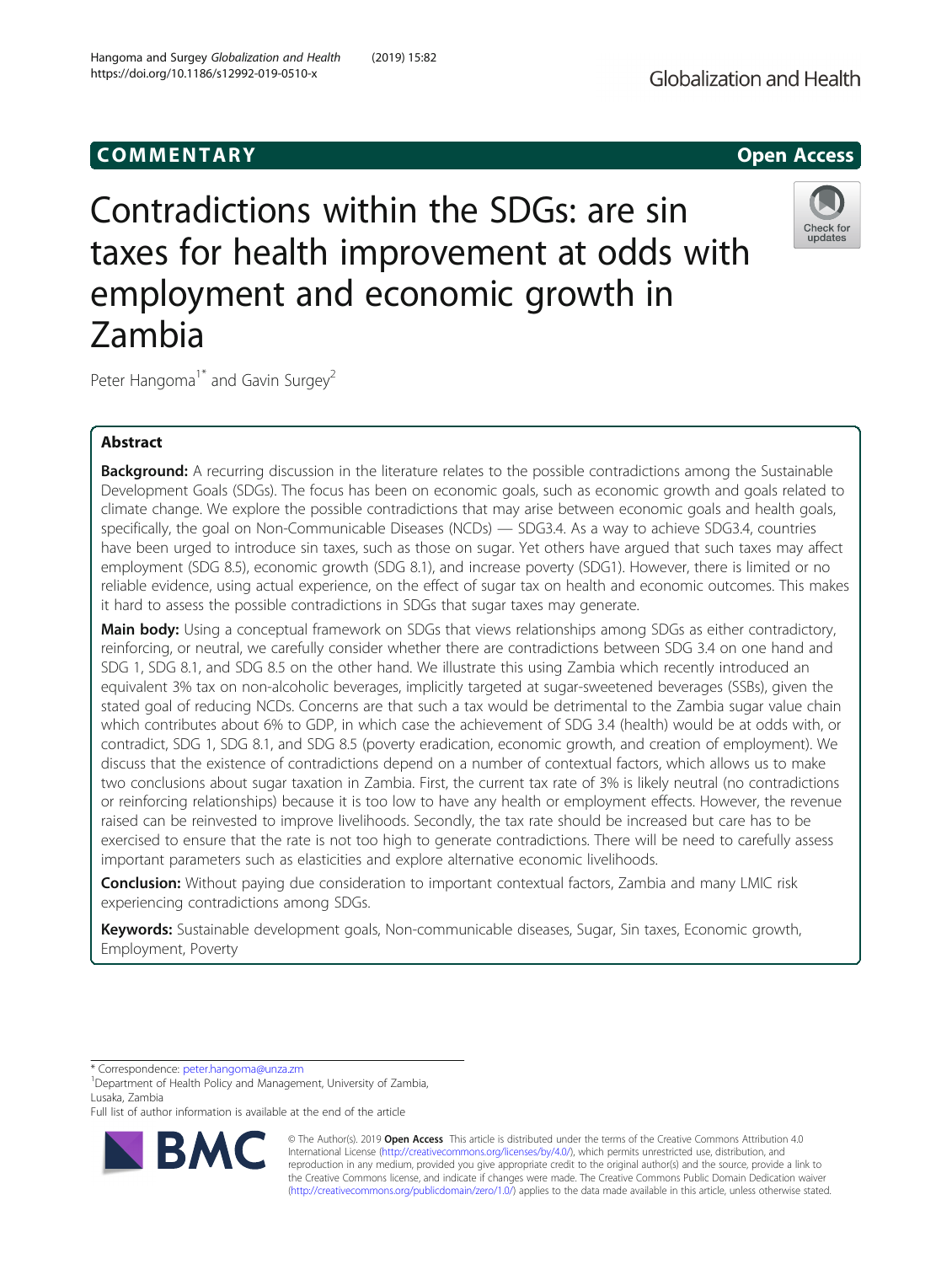### Background

### Introduction

In September 2015, world leaders gathered at the United National (UN) general assembly to agree on the 2030 agenda for sustainable development, the Sustainable Development Goals (SDGs). Unlike their predecessor, the Millennium Development Goals (MDGs), the SDGs were more comprehensive with 17 goals and 169 related targets spanning economic, social, and environment aspects. Though focused on low- and middle-income countries (LMIC), the SDGs also addressed industrialized countries calling them to reorganize their economic, social, and environmental order to prevent environmental degradation, including through sustainable production and consumption, so that the earth can support the needs of the present and future generations. Perhaps SDG 1—end poverty— is the backbone of the SDGs, which is also highlighted in the preamble: "eradicating poverty in all its forms and dimensions, including extreme poverty, is the greatest global challenge and an indispensable requirement for sustainable development." A survey of experts also put ending poverty as the most important goal, only behind reducing inequality [[1](#page-7-0)]. Poverty in this context is defined as living on less than \$1.25 per day. Overcoming poverty may entail creating employment opportunities (SDG8.5) for all people in order to grow their incomes beyond \$1.25 per day. The pursuit of other goals must therefore be assessed on how they related to SDG1, SDG8.5, and other economic goals.

There have been debates on the internal consistency of the SDGs [[2](#page-7-0)], implying that most goals are interrelated and attempting to achieve one may result in another goals being negatively affected [[3\]](#page-7-0). The most prominent has been the debate focused on the contradiction between the goal on economic growth (SDG8.1) and climate action (SDG 13) arguing that growth is not sustainable because it leads to environmental degradation [[4](#page-7-0)]. Although others have highlighted the inconsistency between economic goals and social goals [\[2](#page-7-0)], we did not find any literature that has illustrated the possible contradiction between economic goals on poverty reduction (SDG1), economic growth (SDG8.1) as well as job creation (SDG 8.5) with the goal on health (SDG 3). Examining possible contradictions/trade-offs and the factors that may strengthen or dampening the trade-offs may help in making policymakers aware that in their quest to achieve the SDGs, they need to carefully assess possible interventions and courses of action and use those that may lead to contradictions among the goals. We explore possible contradictions between the economic goals and the health goal, and explore the factors that may make these contradictions more or less likely. We focus specifically on the target on NCDs (SDG 3.4), and one commonly proposed interventions, namely, tax of sugar-sweetened beverages (SSBs).

People today have better food, clothing, education, housing, health, and they live longer than their predeces-sors in the past two centuries [[5\]](#page-7-0). These levels of prosperity have been partly driven by high levels of economic growth and innovation. Regions that have registered sustained improvement in economic conditions, e.g., economic growth, poverty reduction, and employment creation, have managed to reduce or eliminate many preventable deaths due to infectious diseases and birth complications. However, improved economic conditions have also contributed to a rise in lifestyle diseases related to obesity such as diabetes, cardiovascular diseases, and other non-communicable diseases (NCDs). These diseases have been partly attributed to excessive sugar consumption and tobacco use, with many, including the World Health Organization (WHO), calling for the imposition of taxes to discourage their consumption [[6\]](#page-7-0). There are also calls for other economic measures to discourage their production.

Hence, these calls feed directly to SDG 3.4, which aims to reduce NCD mortality by one-third by 2030. This commitment was adopted in the 2018 political declaration on NCDs at the UN High Level Meeting in September 2018 (resolution: A/73/L.2) and included commitments to also scale up funding and responses to treat and prevent NCDs [[7\]](#page-7-0). As of November 2018, 43 out of 194 WHO member states reported that they had implemented sugarsweetened taxes as a way of curbing the increasing burden of NCDs with a number of LMIC following slowly [\[8\]](#page-7-0).

However, the realities are that economic livelihoods are limited in most LMIC and industries such as those involved in sugar production and processing provide employment to a large share of the population, keeping them out of poverty. At the same time, these industries contribute significantly to economic growth. In high-income countries, as well as other LMIC, livelihood may not depend much on the sugar value chain. Hence, whether a sugar tax aimed at reducing NCDs, and thus achieving SDG 3.4, discourages production and consumption to the extent that the achievement of goals on ending poverty-SDG 1, increasing economic growth-SDG8.1, and providing decent work-SDG 8.5 are negatively affected depends on a number of contextual factors. Contradictions arise when a reductionist approach in implementation is taken to address individual goals rather than adopting systems thinking taking account of the context [\[9](#page-7-0)].

We draw special attention on Zambia, which recently introduced an equivalent 3% tax on non-alcoholic beverages with the stated goal of reducing NCDs [[10\]](#page-7-0), by reducing the consumption of non-alcoholic beverages [\[11](#page-7-0)]. This is consistent with international consensus that the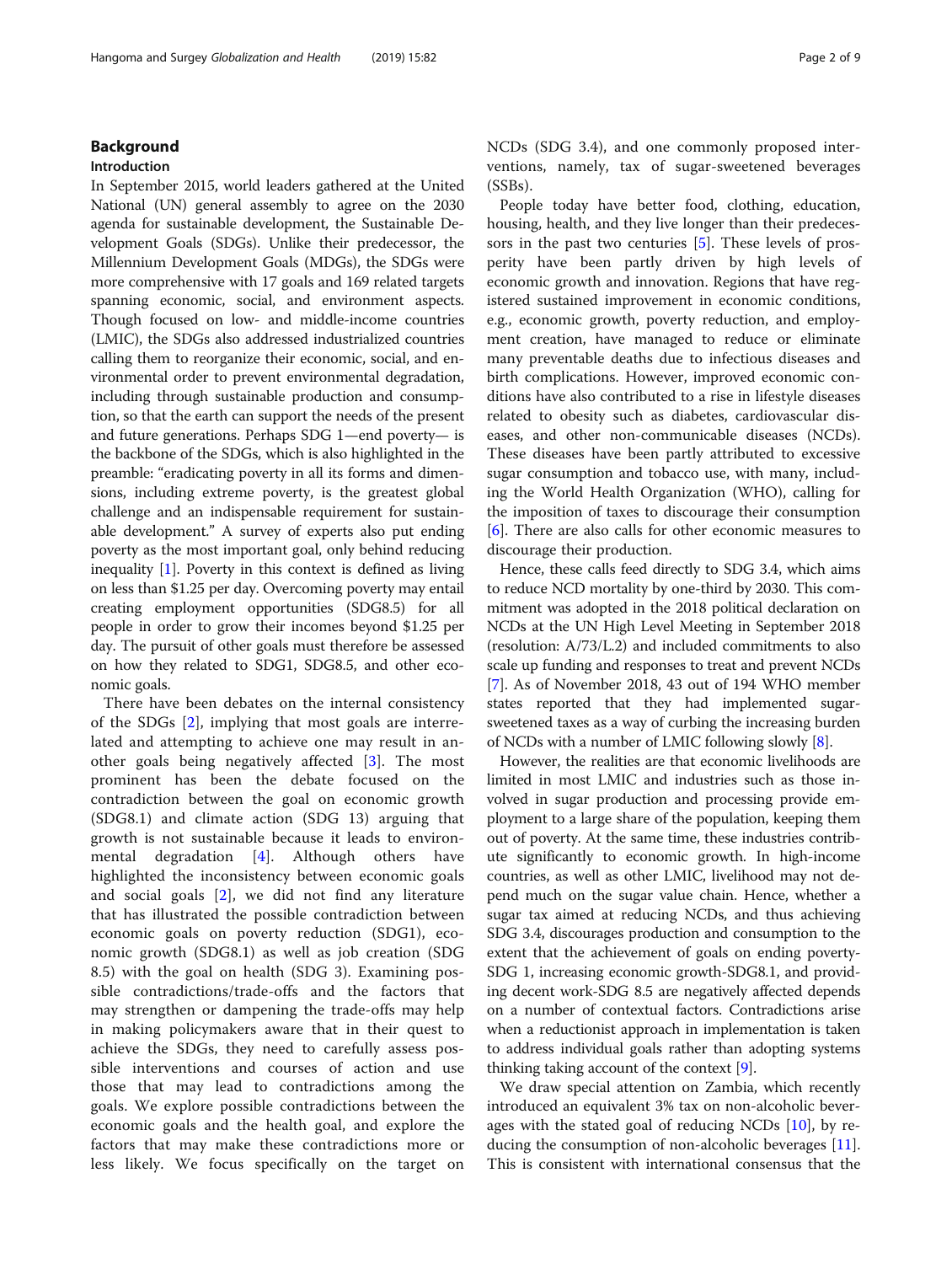primary objective of a sugar tax is to curb harm from sugar intake and fiscal policy is necessary to prevent noncommunicable diseases [\[12\]](#page-7-0).

Examining the possible contradictions between health and economic goals would have required synthesizing the current evidence. However, the evidence on the impact of sugar taxes on health and on economic outcomes is weak, and mostly based on simulations, rather than actual experience [\[13\]](#page-7-0). While studies that use simulations report that sugar taxes improve health, those using actual experience do not find any health improvements resulting from sugar taxes  $[13]$  $[13]$  $[13]$ . There is no evidence of the employment effect in LMIC but the limited literature in advanced countries suggest little or no effect [[14](#page-7-0), [15\]](#page-7-0). Given the lack of reliable evidence, we use a modified conceptual framework on SDG to examine how sugar taxes may relate with health and other economic outcomes. We argue that there are no intrinsic inconsistencies/contradictions between health and economic SDGs. The contradictions are rather context dependent and hinge heavily on context factors as well as intervention/policy instruments used to achieve the health goal. Based on the identified context factor, we formulate hypotheses on the likely effects of SSB taxes on health, employment, growth, and poverty.

The rest of this paper proceeds as follows. In Section 1.2, we provided a context for Zambia, our focus country. We then provide a conceptual framework that can be used to assess relationships among SDGs in Section 1.3. The main text is in Section 2. Section 3 concludes.

### Context

Zambia is a very urbanized country with approximately 40% of the 16.8 million population residing in urban areas [[16](#page-8-0)]. Despite being a lower middle income country, more than 54.4% of its population live below the national poverty line (23.4% urban and 76.6% rural area) and the country has some of the highest levels of income inequality in the region with a Gini coefficient of 55.6 [\[16,](#page-8-0) [17\]](#page-8-0). Health inequalities are also high [[18\]](#page-8-0). Nonetheless, strong economic growth in Zambia, averaging 5% in the past 10 years and a large urban population share has seen rising incomes and changing lifestyles, especially in urban areas. Obesity and overweight prevalence has also been on the rise, with rates among women of child bearing age doubling in less than 15 years, from 12% in 2001 to 23% in 2014 [\[19\]](#page-8-0). In 2017, the overall prevalence of overweight/obesity was 24.2%, with women having a higher prevalence (32.5%) [[20](#page-8-0)]. Obesity is a known risk factor for NCDs such as diabetes, hypertension and cardiovascular disease (CVDs) (WHO, 2016). Consistent with rising obesity, the incidence of NCDs in Zambia has been rising sharply with the total number of cases increasing by 56% between 2009 and 2011 [\[21\]](#page-8-0). NCDs accounted for almost a quarter all deaths in Zambia in 2017 [\[22\]](#page-8-0).

Sugar sweetened beverage (SSBs) consumption has also been increasing. For example, in just 1 year, 2015 to 2016, the volume of SSB sold by Zambian Breweries, the largest distributers of soft drinks and clear beer in the country, grew by 4 % [[23](#page-8-0)]. SSBs are becoming increasingly affordable for the general population of Zambia, with a 250 ml serving going for as low as K2 (about US\$ 0.17). This makes it more likely for individuals to substitute healthier sources of calories or energy in favour of SSBs.

In line with the global call to introduce SSB taxes to curb NCDs, policy makers in the ministry of health have been attempting to move ahead with the WHO recommendation of taxing SSBs. They also argue that such a tax would raise revenue, which could be reinvested in the health sector. However, there is a complex political economy surrounding the introduction of an SSB tax. Policy makers in Ministries outside health are mainly concerned that the introduction of such a tax may lead to job losses across various stages of the SSB value chain, due a reduction in the demand for SSBs. This is a concern for Zambia as the sugar industry contributes more than 3% to GDP, 6% to total national exports and is directly responsible for more than 11,000 jobs [[24\]](#page-8-0).

Evidence for policy makers in Zambia on the likely effects on SSB taxes however has been lacking, with most of the literature focussed on high- and middle-income countries [[13\]](#page-7-0). A modelling study at the request of the Ministry of Health showed that an excise tax could reduce consumption of SSBs, reduce obesity associated deaths, and increase revenue [\[25\]](#page-8-0). The study recommended that the revenue raised could be earmarked for health in light of the financing burden from NCDs.

In September 2018, the Finance Minister announced an equivalent 3% excise tax on 'non-alcoholic beverages'. Although 'non-alcoholic beverages' is rather generic, the intention of the policy is to target sugar sweetened beverages as the stated goal of the tax is to reduce NCDs. By explicitly stating that the goal of tax is to reduce NCDs, there is a possible presumption that most of the affected products are sugar sweetened as the other two main non-alcoholic beverages—milk and water, may not matter much. This is because milk is tax exempt while for bottled water, the proportion of the population consuming it is very small (0.1%) [[16\]](#page-8-0). Nonetheless, the 3% tax is far lower than the 25% tax recommendation by a modelling study [\[25](#page-8-0)]. Yet, this is a huge step in demonstrating Zambia's commitment to curbing NCDs as key stakeholders initially indicated that the government was reluctant to adopt a sugar tax considering its possible employment and economic effects. Sugar accounts for Zambia's most produced commodity with an average of 4.1 tons produced between 2012 and 2017 [\[26](#page-8-0)]. Zambia's sugar industry accounts for 3–4% of the Gross Domestic Product (GDP), 6% of total national exports, and providing employment for around 11,000 workers [[24](#page-8-0)]. The strategic importance of the sugar industry and the recent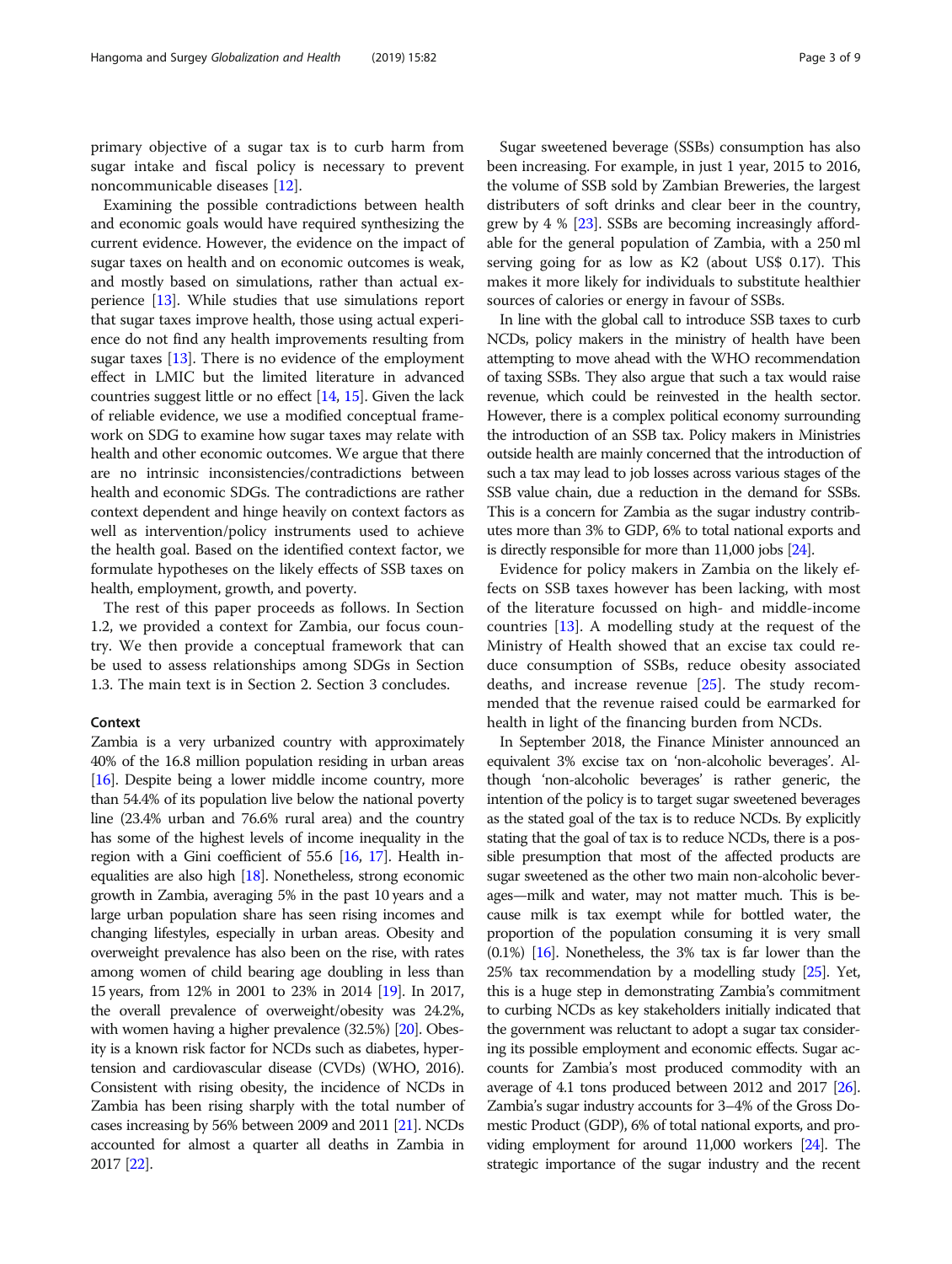announcement of a sugar tax to curb NCDs makes it an interesting case study for possible trade-offs between economic and the health goals. While this is the case, it also worth mentioning that sickness imposes a huge burden on the economy at both the macro- and micro-level. At the micro-level, studies have shown that ill health may affect economic outcomes by reducing labour income, through reduction in productivity, and increasing medical spending [[27\]](#page-8-0). At the macro-level, improved human capital and health budget savings arising from lower burden of NCDs may improve national income or Gross Domestic Product (GDP) [[28,](#page-8-0) [29\]](#page-8-0). Whether a sugar tax will be improve economic outcomes through this channels, and hence lead to reinforcing effects, depends on its effect on health. The contradiction is a direct effect of a tax on economics outcomes. If the later effect is greater than the former, then the tax will generate contradictions between the health and economic goals. We formalize this discussion in the next section.

### Main text

### Conceptual framework

We use a slightly modified version of the SDG evaluation framework proposed by Singh, Cisneros-Montemayor [\[30](#page-8-0)]. While Singh, Cisneros-Montemayor et al. viewed the relationship between SDG goals as either intrinsically reinforcing, contradictory, or neutral, we posit that such relationships depend on the policy instrument used to achieve the SDG goal or target. For example, to achieve the target SDG 8.1.—economic growth of at least 7%—a government can adopt a capital intensive or labour intensive industrialization strategy. In this case, while this target will be contradicting SDG 8.4—the target of employment creation—if the strategy is capital intensive, it would reinforce it if the industrialization growth strategy is labour intensive.

Formally, the SDG evaluation framework is hierarchical, with three layers (Fig. 1). At level A (green coded), the relationship between the SDG on reducing NCDs and the SDG on economic wellbeing is characterized as



targets. Level A checks the relationship (contradictory, neutral, or reinforcing) between two goals, Say one on reducing NCDs and the other on economic wellbeing, when a sugar tax is used as a policy instrument for SDG 3.4-NCD target. At Level B, Relationships are considered "prerequisite" or "optional" if achieving the NCD target using the sugar tax is needed to fulfil the economic SDG, or not, respectively. Level C shows the level of confidence in the established relationships. For relationships categorized as "context dependent" the contradictions or reinforcing relationships are dependent on the socio, economic, and cultural context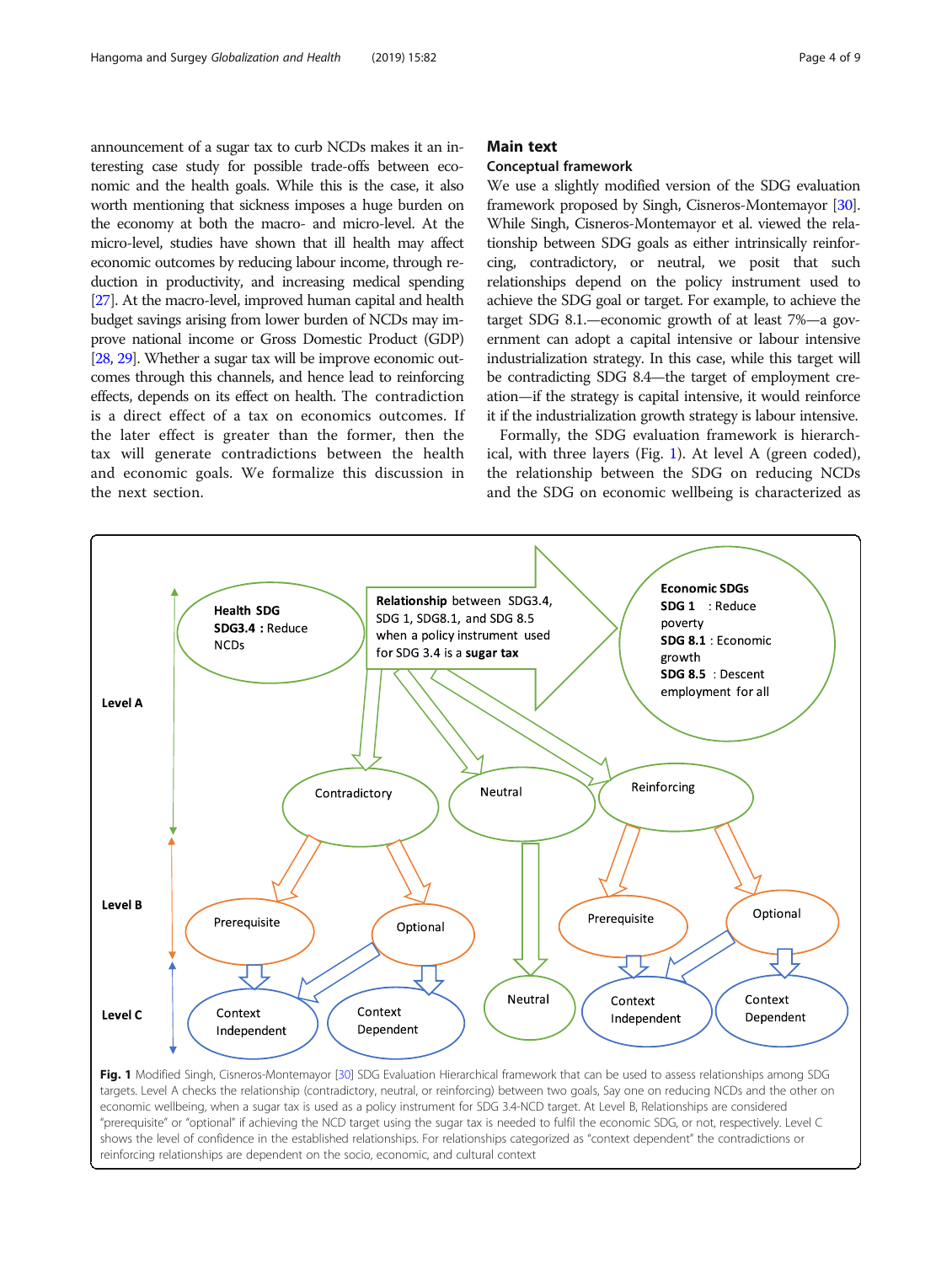either contradictory, neutral, or reinforcing depending on the policy instrument  $Z$  (in this case sugar tax) being used to achieve SDG target X (reducing NCDs). In level B, the relationship is said to be prerequisite (optional) if reducing NCDs is required (not required) for the economic goals of reducing poverty, creating descent work are to be achieved. While reducing NCDs may lead to reinforcing relationships with, and hence improve, economic goals, many other factors, including education and reducing other disease, may improve economic outcomes. In our discussion thus, we rule out prerequisite relationships because SDG 3.4, reducing NCDs using any policy instrument, as it is not required to achieve economic growth, end poverty, or reduce unemployment.

Therefore, the goal of reducing NCDs can either be reinforcing-optional or contradictory optional to the goals of economic growth, poverty, and unemployment. It is reinforcing-optional because, as mentioned in the previous section, reducing NCDs could result in productivity gains as people become less sick. In addition, there may be savings in medical costs in the long term that could be used to invest in other productive sectors of the economy. However, there are cases when SDG 3.4 and the other economic targets could be contradictoryoptional. This could be when the instrument used to bring down NCDs (e.g., sin taxes or sugar) leads to job losses or decreases job creation in this sector because of the reduction in production and consumption of the taxed product. In addition, if money that could have been used for poverty reduction strategies, such as providing clean water, are used to provide expensive treatment options for NCDs in a poor economy without consideration of cost effectiveness, the goal of reducing NCDs may contradict the other economic goals.

Importantly, these contradictory-optional and reinforcingoptional relationships can be either context independent or context dependent (level C). When two targets are contradictory or reinforcing irrespective of the context, they are said to be context independent, a special case that makes those specific SDGs intrinsically contradictory or reinforcing. At other times however, the relationship between two targets may be contradictory in certain contexts but not in other context. Similarly, they may be reinforcing in other context but not in other contexts.

### **Discussion**

Based on our conceptual framework, we hypothesize that the relationship between the goal on noncommunicable diseases- SDG3.4 - on one hand and the poverty reduction goal (SDG1), goal on economic growth (SDG8.1) and goal on employment (SDG8.5) on the other hand is context driven. In other words, a sugar tax may lead to a contradiction between SDG3.4 and SDG1 as well as SDG8 in one country but not in another depending on the country specific factors. Crucially, even within the same country, modifying or paying more attention to context factors may yield more desired outcomes and avoid generating contradictions among the goals.

To be clear, a sugar tax has both benefits and costs. Benefits lead to reinforcing relationships among the SDGs while costs generate contradictions. The magnitude of costs relative to benefits is what ultimately determines whether SDG3.4 contracts SDG1, SDG8.1, and SDG8.5. There are three main economic benefits of a sugar tax: 1) direct tax revenue raised from the tax, which can be invested in other sectors of the economy to reduce poverty, create jobs, and enhance growth, 2) medical costs saved from treating and managing NCDs, which can be similarly reinvested, and 3) healthier workforce creating value from averted productivity losses. Similarly, reduction in productivity losses may improve household welfare, reduce the likelihood of poverty, and enhance the productivity capacity, and growth, of the economy.

The cost of a sugar tax is based on how much production and the related value chain decreases in response to reduced consumption. The decrease in production and value chain implies lower growth (SDG8.1). It may also lead to job losses (SDG8.5) as firms respond to reduced capacity. Job losses may increase the incidence of poverty (SDG1) if workers cannot transfer to a different industry.

The context factors that determine whether the costs outweigh the benefits include: 1) Size of the sugar value chain and availability of alternative economic opportunities; 2) Size of the SSB market, tax rate and how the market responds to the tax; and 3) How the revenues from the tax are utilized. We discuss in each these in return.

## Size of the sugar value chain and availability of alternative economic opportunities

In cases where the sugar value chain is a large share of the economy, taxing sugar may hurt employment opportunities, economic growth and ultimately increase poverty. Given that health is also determined by social economic factors, such a tax may hurt other health targets including those related to stunting, as households may not provide adequately for their children. These effects are likely to be a bigger concern in countries where there are fewer alternative economic opportunities to provide alternative livelihoods for those who have been rendered unemployed in the sugar value chain. In addition, taxing the sugar industry may also be a concern if alternate industries are unable to generate growth in the same way as the sugar value chain does, for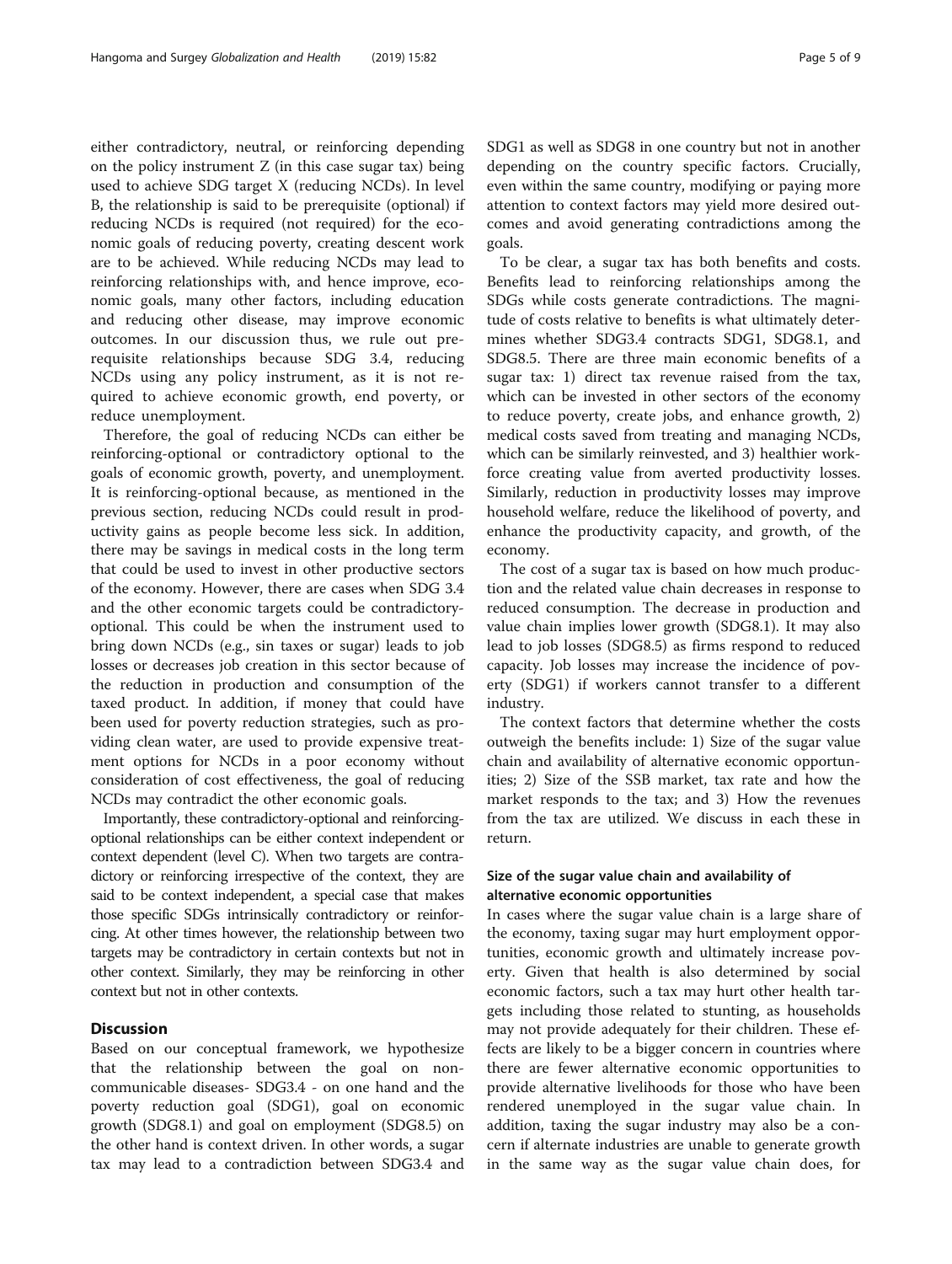example, through exportation and hence generating foreign exchange. Alternative economic opportunities are limited in Africa and the economic drivers are mostly reliant on mineral and oil resources. The growth in the agriculture sector is partly a result of an attempt to diversify and increase the value addition in other sectors beyond minerals. Agriculture is the key economic driver in most countries in the African region accounting for 50% of employment [\[31\]](#page-8-0). Sugar is one of highest economic value-added industries, outside of this there are few high value options, even within agriculture.

In Zambia, the sugar sector plays an important role and is one of the most successful non-traditional export crops. Zambia is one of the lowest cost producers of sugar in the world. It is ranked the world's sixth lowest cost producer with an average cost of production in Zambia being US\$169 per metric tonne compared to the world average of US\$263 [[32\]](#page-8-0). In 2016, the sugar sector accounted for approximately 3% of Zambia's Gross Domestic Product (GDP) and 6% to total national exports in Zambia. Sugar is one of the main agricultural exports (in the top 5 commodities) with the sugar sector generating over US\$45 million in gross export revenue annually (World Bank, 2007b). The country has historically been reliant of copper for export earnings and diversification has been a challenge due to limited alternative economic opportunities.

It is not only the size of the sugar value chain but also the limited alternative economic opportunities that make reducing NCDs through SSB taxes contradict the goals of employment, economic growth, and poverty. In the United States of America, SSB taxes have been associated with reduction in employment in the beverage sector [[15\]](#page-7-0), but overall employment may not be affected if there are employment opportunities in other sectors [[14,](#page-7-0) [15\]](#page-7-0). In Hungary the decrease in SSB consumption had a negative effect on the economy [[24](#page-8-0)]. Most countries countries that have introduced sugar taxes, e.g., South Africa, Brazil, Norway, and the UK, have wider economic opportunities and the share of sugar export earnings are not as important as they are for Zambia.

In the Zambian context, the sugar industry provided employment for around 11,000 workers in 2010, with a total of dependents exceeding 75,000 [[24\]](#page-8-0). This has increased significantly in recently years, with just one producer, Zambia Sugar, estimated to support at least 11,474 jobs in 2016. Many more jobs are created by a number of outgrower schemes supporting sugar production. In addition, the secondary segment of the agriculture value chain also provides significant employment. The primary and agro processing industries employ more than 60% of Zambia's total labour force. Sugar production is a high value agricultural industry with significant contribution to the manufacturing sector due to high value addition, diverse range of products and markets.

A tax that hurts production may affect jobs and people employed in the sugar value chain may have limited other economic opportunities. There would be challenges absorbing the workforce into other non-related sugar industry. The contradiction between economic goals and the goal of reducing NCDs using sugar taxes could be resolved by ensuring that alternative economic opportunities are available.

### Size of the SSB market and tax as well as how the market responds

In countries where the market for SSB is small, an SSB tax is unlikely to yield much health or revenue benefits. For Zambia, the proportion of individuals consuming SSBs was estimated at 14% [\[25](#page-8-0)]. The proportion is much higher in a number of countries that have introduced SSB, e.g., South Africa and the Philippines. It is for this reason that health and revenue benefits have been found to be modest in the Zambia [[25](#page-8-0)], compared to the case of South Africa [\[33](#page-8-0)], or the Philippines [\[34](#page-8-0)].

The size of the tax on sugar will also determine the effects on NCDs and other economic aspects. The World Health Organization recommends threshold of 20% for an SSB tax (WHO, 2015). Yet it is important for each country to look at an appropriate tax rate that generates the highest gains in health and tax revenues while minimizing the negative impact on the economy. The tax rate should also be guided by the country specific responsiveness of consumption to the tax-or consumption elasticity of an SSB tax. If the elasticity is high, a small tax rate may have large consequences on consumption, production, and hence, health and other economic outcomes. High elasticity may also imply the presence of other substitutes so that when sugar beverages are taxed, consumer switch to other high calorie dense junk foods [\[35\]](#page-8-0), hence diluting the health impact. If the industry generating alternatives is not of strategic importance—for example exporting as the sugar industry does-- it may not compensate the economic impact caused by lower sugar production, yet the health impact may have vanished or remained minimal. Thus, a case of high price elasticity of demand for SSB increases the likelihood of strong contradictions between the economic goals and the NCD target using a sugar tax. On the other hand, low elasticity may imply that only high tax rates can generate enough consumption changes that would have a discernible impact on NCDs. As a revenue measure, the tax would generate more tax revenues that could be reinvested in the health system, for example to promote healthy lifestyles. In the case of low price elasticity, the tax would be neutral or reinforcing. But whether or not this is realized depends on how authorities utilize the additional revenue.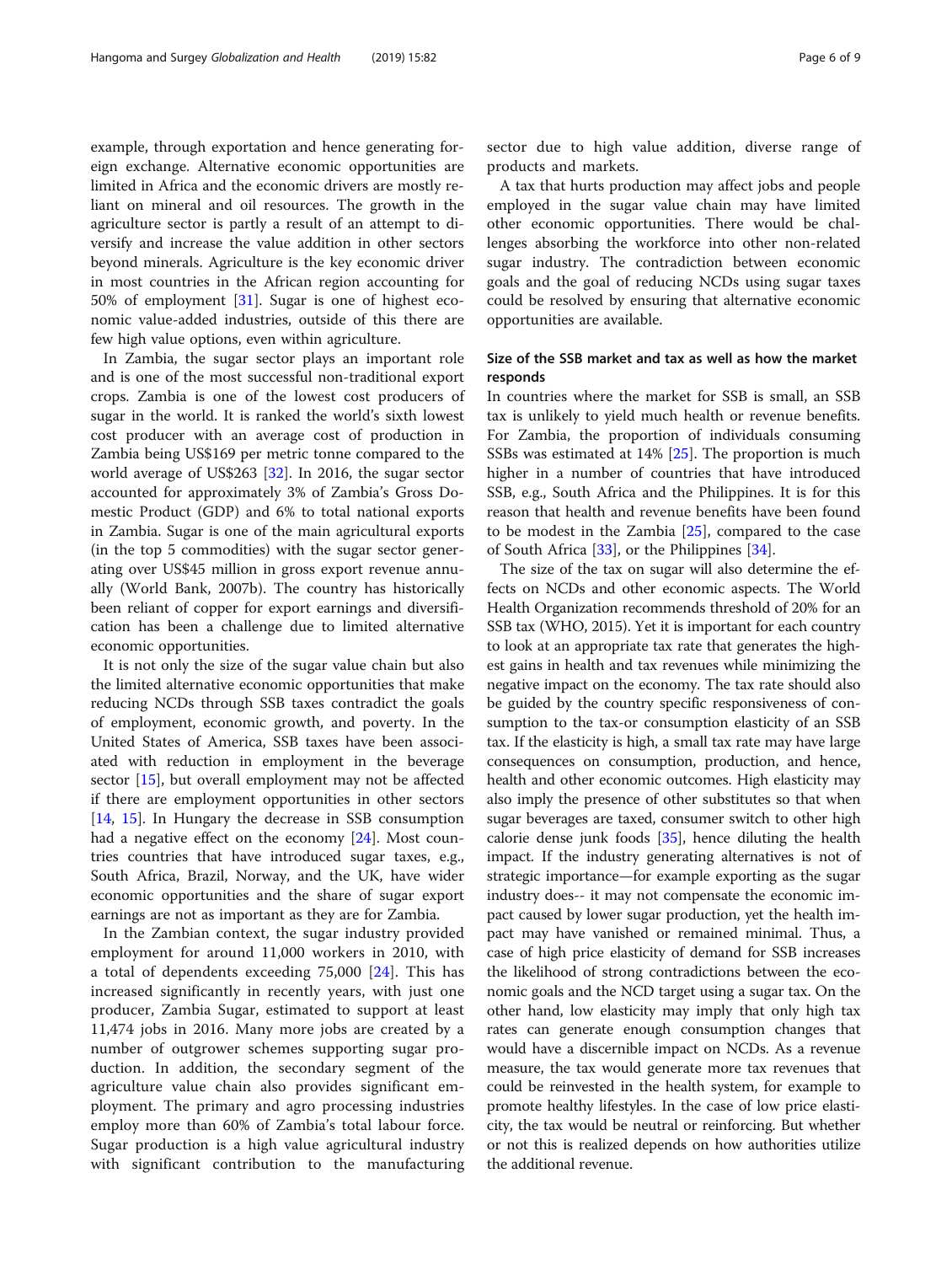The 3% tax on SSBs introduced in Zambia is far much lower than the 25% recommend by a modelling study that was conducted after consultation with officials from the Ministries of Health, Finance, and National Development Planning on the appropriate tax rate.

The modelling study found insignificant health and revenue impacts for tax rates lower than 20% in the case of Zambia. To yield the desired health and revenue benefits, the tax rate could be increased, but this has to be done after a careful analysis of the potential impact on employment and growth has been conducted. This will enable policy makers to set a tax rate that minimizes unintended consequences on employment and growth.

### How the revenues from the tax are utilized

Many countries are feeling increasing pressure to fund the growing health needs in their population. The rise of burden of disease from AIDS, TB and Malaria is a challenge, and the increasing rates of NCDs are costly to the health system. Many countries have also committed to providing Universal health care (UHC) in an attempt to make quality care accessible to all.

Zambia has recently passed their National Health Insurance (NHI) bill which is a mechanism to ensure a greater reach of health services and it aims to transform the Zambian health system. By comprehensively reforming how health is financed and how services are delivered, it reaffirms every citizen's right to health. To implement National Health Insurance, extensive funding is required for its implementation. Even more important than the setup costs, are the effects of continued population growth and annual inflation, which will require consistent funding over the years to come. A sustainable source of funding is needed that assures lasting support of the health system that works for Zambia.

There is limited evidence on the amount of revenue raised from SSB taxation and how this is utilized. There is no doubt however that the benefits of a sugar tax will be greater if the sugar tax revenues are appropriately earmarked for health or other productive aspects of the economy. The danger is that if there is no prudent management of resources, the revenues raised may end up not yielding much value as they are mismanaged or misappropriated. Carefully earmarking revenue from other sin taxes to the health budget may yield positive results.

In the Philippines, taxes on tobacco and alcohol products generated enough revenue to triple the Department of Health's budget since their implementation in 2012. It is found that sin taxes have consistently led to substantial health financing on top of direct health effects, with such benefits amplified among the most vulnerable populations [\[34\]](#page-8-0).

The Indonesian central government is using funds from its regional tobacco excise tax to cover a budget deficit in the country's health insurance program. The government's strategy to cover the healthcare deficit is to take a portion of local administrations' income from local cigarette tax and from tobacco excise revenuesharing [[36\]](#page-8-0).

Earmarking funds raised from sin taxes is promising. However, in the case of Zambia, it is not a policy for any revenues to be earmarked or ringfenced for health (as is the case in neighbouring South Africa). So, if there are increased revenues raised from the SSB taxation, this would be allocated to the general tax pool and would not necessarily lead to increased funding for health. The SSB taxation would therefore not have any direct benefits on the health budget, but there could be overall benefits derived from the government having increased funds to allocate to the broader Government budget, if the funds are used prudently. One approach could be provision for subsidies to the agricultural sector to incentivize production of non-sugar related products or healthier products. This could stimulate production to compensate for the decrease in sugar-related agricultural produce.

### Conclusion

There are debates on whether SDGs are internally consistent; with others arguing that they are intrinsically contradictory so that pursuing one goal would negatively affect other goals. While most of this literature has focused on economic goals, such as economic growth and goals related to climate change, we explore the possible contradictions that may arise between economic goals and the goal on health, specifically, the target on NCDs. One of the instruments that has received global attention, and is recommended by WHO as a potent intervention for curbing NCDs is the sugar tax. Yet this tax raises important political economy dimensions. There are limited studies that have considered this political economy or looked at how reducing NCDs using sugar taxes may potentially contradict economic goals. This paper argues, with special reference to Zambia, that the NCDs and economic goals are not internally contradictory, but that these contradictions can arise if important contextual factors are not considered. These contextual factors determine the relative importance of benefits arising from an SSB tax—which give rise to reinforcing relationships among the SDGs—and the cost—which yields contradictions. We discussed three main contextual factors. First, we considered the size of the sugar value chain and availability of alternative economic opportunities. In the case of Zambia, the size of the value chain is high and there are few alternative economic opportunities. This context indicates a high cost (negative benefit) of implementing a tax in Zambia. Many recognize that an SSB tax would lead to lower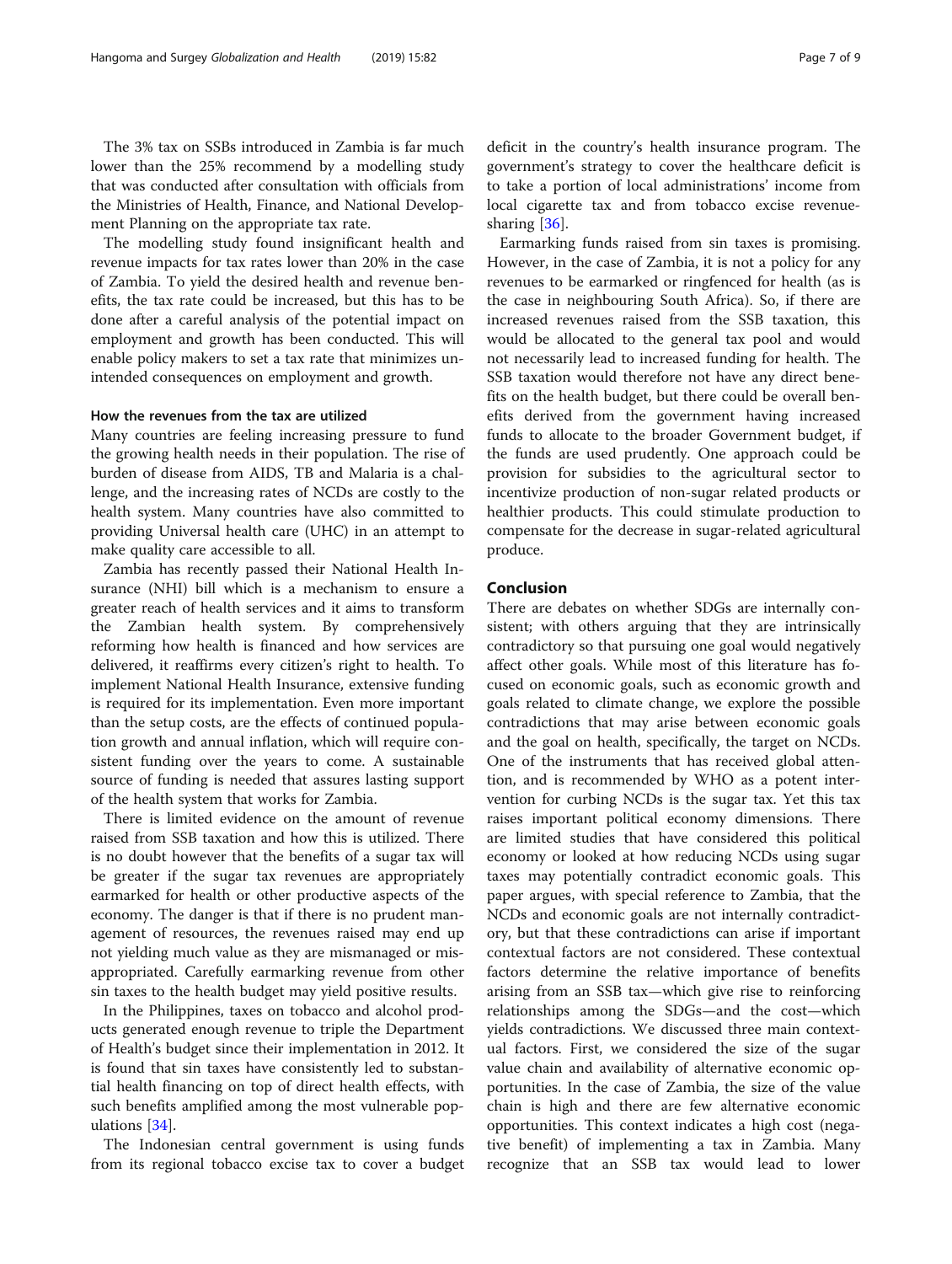<span id="page-7-0"></span>consumption which results in lower production however, few consider if workers are able to switch employment to another sector and if investors are able to grow another sector. We need a method to measure cross elasticity of production (demand) whereby the change of demand in one sector leads to a shift of demand in another 'productive' sector, ensuring that jobs are not lost, and that the economy is still able to grow.

Second, we looked at the size of the SSB market, tax rate and how the market responds to the tax is quite small. While there is a positive benefit, it does not seem that the benefit gained would outweigh the negative benefits from alternative economic opportunities in section one. Third and finally, how the revenues from the tax are utilized are uncertain. The Ministry of Finance in Zambia does not earmark revenues raised from sin taxes, so this would not necessarily lead to increased budgets within the health sector.

In the case of Zambia, we conclude that current tax rate of 3% may not lead to contradictions between the NCD and economic goals. It could be increased to level that has been carefully considered, through evidence, that it minimises negative economic impacts. This is important because tackling NCDs through an SSB tax may be both reinforcing-optional and contradictory-optional so that which of these two forces dominates is ultimately determined by how the determined tax rate consider the important contextual factors we have identified. The biggest concern for Zambia that may make the relationship more contradictory is the limited alternative economic opportunities. This illustrates that an economy should never be highly reliant on a single or handful of sectors for productivity. A well-diversified economy gives workers and investors a greater opportunity to shift into other sectors should there be a decline in one sector, be it sugar, tobacco or oil.

In a nutshell, it is important to realize that development losses may occur if one SDG is pursued with looking at its interrelation with other goals. There is need to take a systems thinking approach. If a reductionist approach is taken and no attention is paid to contextual factors, health gains may entirely be offset by the economic losses from jobs, and economic growth. We may save funds from improved health, and even raise some funds from increased taxes however, if the economy becomes less productive there is less money to collect and more without jobs, which could pose a risk to the health of the people in turn.

The SDG framework is a useful reference for development. However, country specific evidence is necessary for decision making in charging how to each target is pursued.

#### Acknowledgements

We thank the Zambia Ministry of Health, University of Zambia School of Public Health, PRICELESS SA at Wits, and the International Decision Support Initiative (iDSI) for conducting a study of the health and revenue impact of sugar sweetened beverages, which provided motivation for this work.

#### Authors' contributions

PH and GS conceived the study, they both drafted, reviewed, and finalized it. Both authors read and approved the final manuscript.

#### Funding

No funding was received for this work.

#### Availability of data and materials

This article used available literature, and no data.

#### Ethics approval and consent to participate

This manuscript required no data collection nor interviews with human subjects. Therefore, ethical approval is not required.

#### Consent for publication

Not applicable.

#### Competing interests

The authors declare that they have no competing interests.

#### Author details

<sup>1</sup>Department of Health Policy and Management, University of Zambia, Lusaka, Zambia. <sup>2</sup> Health Economics and HIV and AIDS Research Division (HEARD), University of KwaZulu-Natal, Durban, South Africa.

### Received: 13 May 2019 Accepted: 21 October 2019 Published online: 18 December 2019

#### References

- 1. Leitner J. SDGs In Order: The first-ever sequence for tackling the most important problems in the world. New America and OECD; 2017.
- 2. Spaiser V, et al. The sustainable development oxymoron: quantifying and modelling the incompatibility of sustainable development goals. International Journal of Sustainable Development & World Ecology. 2017; 24(6):457–70.
- 3. International Council for Science (ICSU) and International Social Science Council (ISSC). Review of targets for the sustainable development goals: the science perspectiv. Paris: International Council for Science (ICSU); 2015.
- 4. Hickel J. The contradiction of the sustainable development goals: Growth versus ecology on a finite planet. Sustain Dev. 2019.
- 5. Easterlin RA. The worldwide standard of living since 1800. J Econ Perspect. 2000;14(1):7–26.
- 6. Marten R, et al. Sugar, tobacco, and alcohol taxes to achieve the SDGs. Lancet. 2018;391(10138):2400–1.
- 7. United Nations General Assembly, Resolution adopted by the General Assembly on 10 October 2018: Political declaration of the third high-level meeting of the General Assembly on the prevention and control of noncommunicable diseases, U. Nations, Editor. 2018.
- 8. United Nations General Assembly. Follow-up to the high-level meetings of the United Nations General Assembly on health-related issues: Prevention and control of noncommunicable diseases, W.H.O.E. board, editor. United Nations; 2018.
- 9. Zhang Q, et al. More than target 6.3: a systems approach to rethinking sustainable development goals in a resource-scarce world. Engineering. 2016;2(4):481–9.
- 10. Zambia Revenue Authority. 2019 Budget Highlights: Overview of Tax Changes. Lusaka: Government of the Republic of Zambia; 2019. Available at [https://www.zra.org.zm/commonView.htm?ACTION\\_TYPE=](https://www.zra.org.zm/commonView.htm?ACTION_TYPE=showForms&RELEASE_TYPE=BUG) [showForms&RELEASE\\_TYPE=BUG](https://www.zra.org.zm/commonView.htm?ACTION_TYPE=showForms&RELEASE_TYPE=BUG).
- 11. Food Business Africa, Zambia 2019 budget focuses on broadening tax base. 2018. Available at: <http://www.foodbusinessafrica.com/2018/10/12/51415/>.
- 12. Thow AM, et al. Fiscal policy to improve diets and prevent noncommunicable diseases: from recommendations to action. Bull World Health Organ. 2018;96(3):201–10.
- 13. Wilson P, Hogan S. Sugar taxes: A review of the evidence. Wellington: Newzealand Institute of Economic Research; 2017.
- 14. Guerrero-López CM, Molina M, Colchero MA. Employment changes associated with the introduction of taxes on sugar-sweetened beverages and nonessential energy-dense food in Mexico. Prev Med. 2017;105:S43–9.
- 15. Powell LM, et al. Employment impact of sugar-sweetened beverage taxes. Am J Public Health. 2014;104(4):672–7.